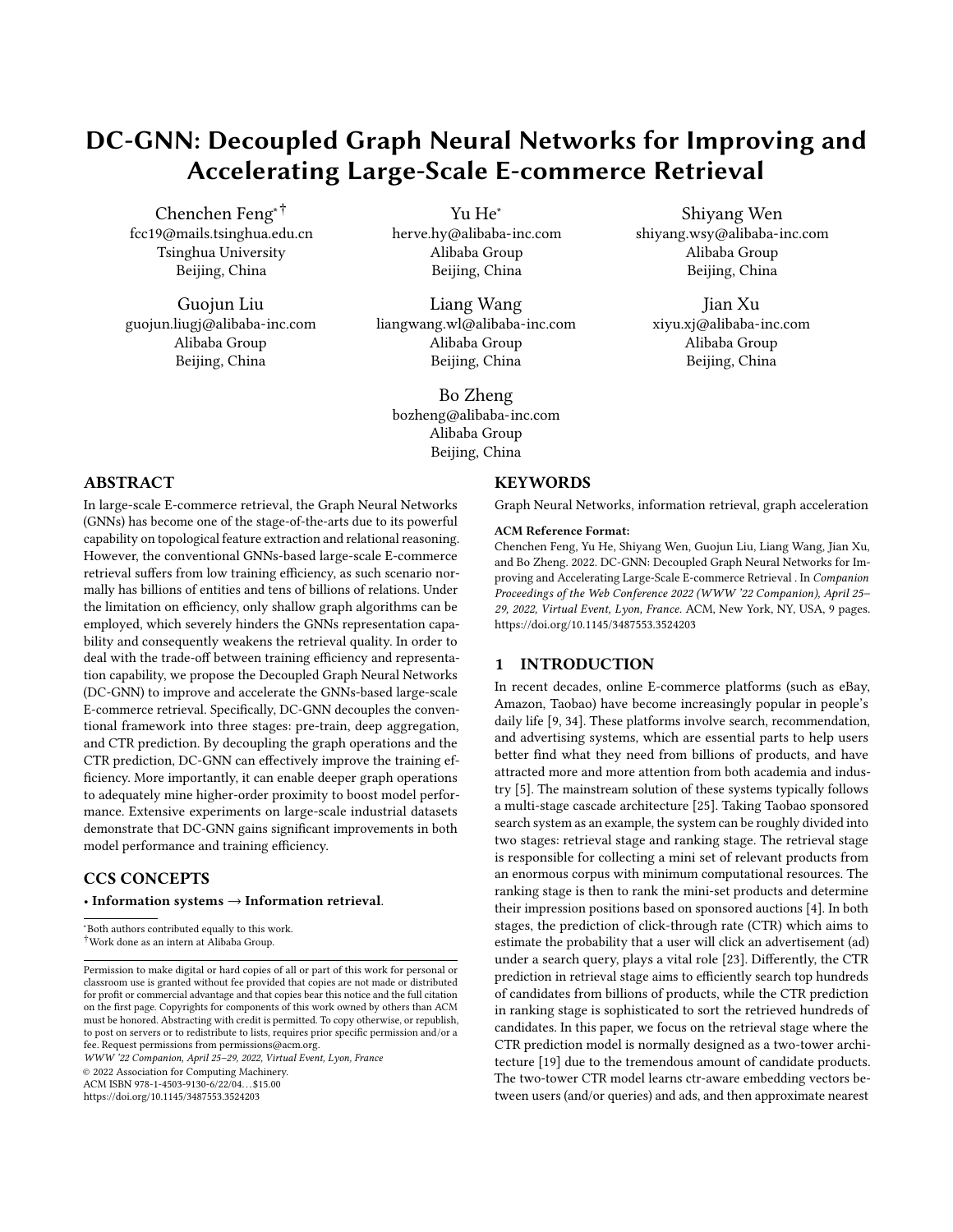neighbors (ANN) algorithms can be feasibly applied to efficiently search top candidates in online retrieve module.

Most recently, the Graph Neural Networks (GNNs) has become one of the state-of-the-arts for large-scale E-commerce retrieval [\[6\]](#page-8-8). Various graph models, such as GCN [\[20\]](#page-8-9), GAT [\[39\]](#page-8-10), and Graph-SAGE [\[11\]](#page-8-11), have shown great potential on topological feature extraction and relational reasoning. The core of GNNs is to iteratively aggregate information from neighbors to the target node, which can effectively capture high-order proximity in graphs to alleviate data sparsity problems [\[24\]](#page-8-12). The conventional GNNs-based large-scale E-commerce retrieval faces with two major challenges. First, this retrieval scenario normally has billions of entities and tens of billions of relations. Such huge amount of graph data leads to a rapid expansion of training samples, which can severely curtail the graph model's training efficiency. Meanwhile, most GNNs approaches inherently rely on an expensive message-passing procedure to propagate information through the graph. As the number of graph layers growing continuously, the neighbors and computational complexity are increasing exponentially. Hence, the considerable graph data and complex graph operations simultaneously set great limitations on training efficiency of the conventional GNNs-based large-scale E-commerce retrieval. Second, under the limitation on efficiency, only shallow graph algorithms can be adopted. For instance, most current industrial graph models achieve their peak performance by stacking only few layers (e.g., 1 or 2 layers) [\[24\]](#page-8-12). Conceptually, shallow graph operations only capture the information of a very limited neighborhood for each target node, which severely hinders the GNNs representation capability, as a larger neighborhood would provide the model with more information [\[21\]](#page-8-13).

Current researches on tackling the above challenges can be divided into two categories: graph pre-training and lightweight graph models. Graph pre-training mainly consists of skip-gram based embedding models [\[30,](#page-8-14) [32,](#page-8-15) [33\]](#page-8-16) and GNNs pre-training methods [\[10,](#page-8-17) [17,](#page-8-18) [35\]](#page-8-19). The primary goal of graph pre-training is to learn transferable prior knowledge that can be generalized to downstream tasks and facilitate the model training. However, simultaneously learning node attributes as well as deep structure information remains challenging for graph pre-training methods. Besides, considering the efficiency, deep graph operations still cannot be adopted to mine higher-order proximity that is of significance to improve the model performance. On the other hand, various lightweight graph models have been investigated to make deep graph operations more scalable on large-scale industrial graphs [\[1,](#page-8-20) [14,](#page-8-21) [42\]](#page-8-22). These approaches propose to reduce the complexity of GNNs by simplifying the graph operators to improve the model training efficiency [\[21,](#page-8-13) [41\]](#page-8-23). Though have made some progress, they can only promote negligible acceleration when deployed in large-scale Ecommerce retrieval. Unfortunately, simplifying the graph operators will significantly deteriorate the graph representation capability, which is intolerable in attribute graphs.

To address the aforementioned issues, we propose the Decoupled Graph Neural Networks (DC-GNN), which decouples the conventional end-to-end GNNs-based two-tower CTR prediction framework for large-scale E-commerce retrieval into three stages: pretrain, deep aggregation, and CTR prediction. More specifically, the pre-train stage is encouraged to learn rich node attributes with carefully designed supervised and self-supervised multi-tasks. Next, DC-GNN applies deep aggregation with linear diffusion operators to efficiently capture and preserve higher-order proximity in graphs to further enhance the node embedding. During this aggregation, each target node combines the messages passed from its different k-order neighbors, thus can effectively distill additional important information from deep graph structure. After the first two stages, each node in the graph will preserve graph attributive and structural features to provide feature embedding for CTR prediction stage. It is worthwhile mentioning that each stage of DC-GNN can work compatibly with the existing state-of-the-art (SOTA) modules.

To sum up, the contributions of this work can be summarized as follows:

- We propose a new framework, DC-GNN, which decouples the traditional GNNs-based two-tower CTR prediction paradigm for retrieval into three stages to simultaneously improve training efficiency and representative capability. Each stage of DC-GNN can work compatibly with the existing SOTA methods to further promote the performance.
- In the pre-train stage, we design a supervised link prediction task and a self-supervised multi-view graph contrastive learning task to jointly learn the rich node attributes and enhance the robustness of GNNs.
- In the deep aggregation stage, a set of linear diffusion operators are employed to further mine and preserve higher-order proximity in graphs to enhance the node embedding, while reducing the exponential computational complexity of GNNs to be linear with the graph layers.
- We perform extensive experiments on large-scale industrial datasets, demonstrating significant improvements of DC-GNN in terms of both model training efficiency and representative capability. The contributions of each proposed stage of DC-GNN are also verified.

The rest of the paper is organized as follows. Section [2](#page-1-0) reviews the related works, followed by the introduction of the DC-GNN framework in Section [3.](#page-2-0) Then, Section [4](#page-4-0) presents the experimental results and analysis, before wrapping up with a conclusion in Section [5.](#page-7-0)

## <span id="page-1-0"></span>2 RELATED WORK

In this section, we review related works of graph pre-training and lightweight GNNs.

# 2.1 Graph Pre-Training

2.1.1 Skip-gram based model. Early attempts to pre-train graph representation are skip-gram based embedding models inspired by word2vec [\[22,](#page-8-24) [27\]](#page-8-25), LINE [\[38\]](#page-8-26), node2vec [\[8\]](#page-8-27) and metapath2vec [\[2\]](#page-8-28). These works learn the latent representations of nodes by treating the truncated random walks in graphs as the equivalent of sentences. Most of them explore neighborhood and structural similarity of nodes and follow the underlying assumption that nodes closely connected should be projected into the embedding space at a closer distance. The learned embedding via above methods is bundled with the training graph, leading to relatively poor generalization.

2.1.2 Pre-training GNNs. The primary goal of pre-training GNNs is to learn transferable prior knowledge that can be generalized to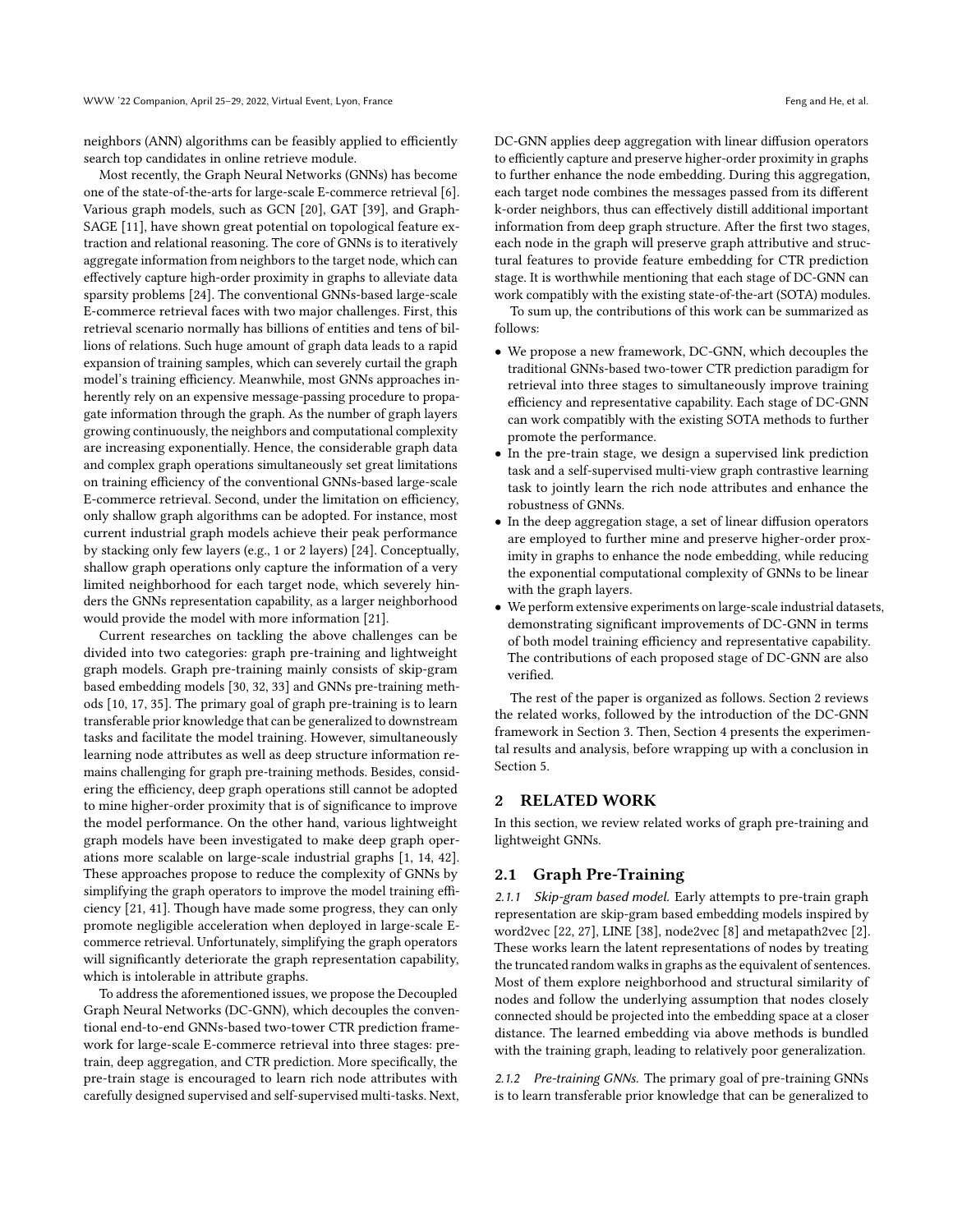<span id="page-2-1"></span>

Figure 1: DC-GNN Framework. In pre-train stage, multi-tasks are designed to learn rich node attributes and improve generalization. In deep aggregation stage, heterogeneous linear diffusion operators are proposed to capture higher-order graph structures. Two-tower CTR stage takes as input previous generated node embedding to perform prediction.

downstream tasks [\[26\]](#page-8-29), while reducing the labeling burden and making the most of abundant unlabeled data. GNNs pre-training methods typically optimize GNNs with carefully designed related tasks. For example, [\[17\]](#page-8-18) explores three self-supervised pre-training tasks to capture structural information of a graph, while [\[36\]](#page-8-30) optimizes the graph-level representation via maximizing the mutual information between graph-level representation and the representation of substructures of different scales. [\[16\]](#page-8-31) designs a self-supervised attributed graph representation task to pre-train GNNs. In contrast to the above either focus on graph-level or node-level methods, [\[15\]](#page-8-32) pre-trains graph with different strategies at both local and global levels to enhance the generalization. On another line, contrastive learning has emerged as powerful strategy for graph representation learning [\[29,](#page-8-33) [40,](#page-8-34) [46\]](#page-8-35). For instance, [\[31\]](#page-8-36) designs a subgraph instance discrimination task and leverage contrastive learning to learn transferable graph structural representations. [\[37,](#page-8-37) [43,](#page-8-38) [46\]](#page-8-35) explore different graph augmentation schemes in contrastive learning — node drop, edge drop and random walk — to generate multiple graph views. [\[12\]](#page-8-39) uses a graph diffusion to generate an additional view of a graph to achieve better representation performance.

Our DC-GNN framework differs from graph pre-training methods in two aspects. First, simultaneously learning graph attributive and deep structural properties remains challenging for graph pre-training methods. In contrast, DC-GNN focuses on learn node attributes with multi-tasks in pre-train stage, while effectively capturing higher-order proximity in deep aggregation stage. Second, considering the training efficiency and complexity in large-scale industrial graph, complex graph operations are difficult to apply in graph pre-training methods. By decoupling the attributive and deep structural properties learning, DC-GNN can significantly improve the GNNs representation capability and training efficiency.

# 2.2 Lightweight GNNs

Scaling GNNs to industrial settings is known as a major challenge, as graph normally mount billions of entities and tens of billions of relations. Meanwhile, in typical graphs the exponential growth

of neighborhood size with increase of the filter receptive field corresponds to the significant computational complexity. Many sampling-based methods have been investigated to reduce the computational complexity [\[11\]](#page-8-11). Most Recently, Various lightweight GNNs have been proposed to break the scalability bottleneck. For example, [\[14,](#page-8-21) [42\]](#page-8-22) propose to remove nonlinearities and collapse weight matrices between graph consecutive layers to reduce the complexity of GNNs. [\[1,](#page-8-20) [21\]](#page-8-13) explore the relationship between GNNs and PageRank [\[28\]](#page-8-40) and propose an efficient approximation of information diffusion in graphs to construct a fast-training graph model. [\[7\]](#page-8-41) proposes a scalable inception architecture that combines graph convolutional filters of different sizes to accelerate training.

Our DC-GNN framework outperforms lightweight GNNs in large-scale E-commerce retrieval in two aspects. First, lightweight GNNs concentrate on optimizing graph operators, which can only promote negligible acceleration when deployed in industrial settings. DC-GNN decouples such conventional framework so that can gain great efficiency improvements. Second, simple simplification of graph operators can deteriorate the graph representation capability, especially in attribute graphs. In contrast, DC-GNN can effectively learn graph attributes and structures, enhancing model representation capability and training efficiency.

# <span id="page-2-0"></span>3 METHODOLOGY

In this section, we first provide an overview of the proposed DC-GNN framework. Then, we elaborate on each stage, starting with the multi-tasks based pre-train stage, followed by the deep aggregation stage. Finally, we briefly introduce the two-tower CTR prediction stage.

## 3.1 Notations

Before introducing the method, we first give the definitions of notations. Let  $G = (V, \mathcal{E})$  denote a graph, where  $V = \{v_1, v_2, ..., v_N\}$ and  $\mathcal{E} = \{e_1, e_2, ..., e_{N \times N}\}\$ are node set and edge set respectively. G has node attributes  $\{X_v \in \mathbb{R}^{N \times F} \mid v \in V\}$  of dimension F. Assume that the adjacency matrix of  $\mathcal{G}$  is  $\mathcal{A} \in \{0,1\}^{N \times N}$  which is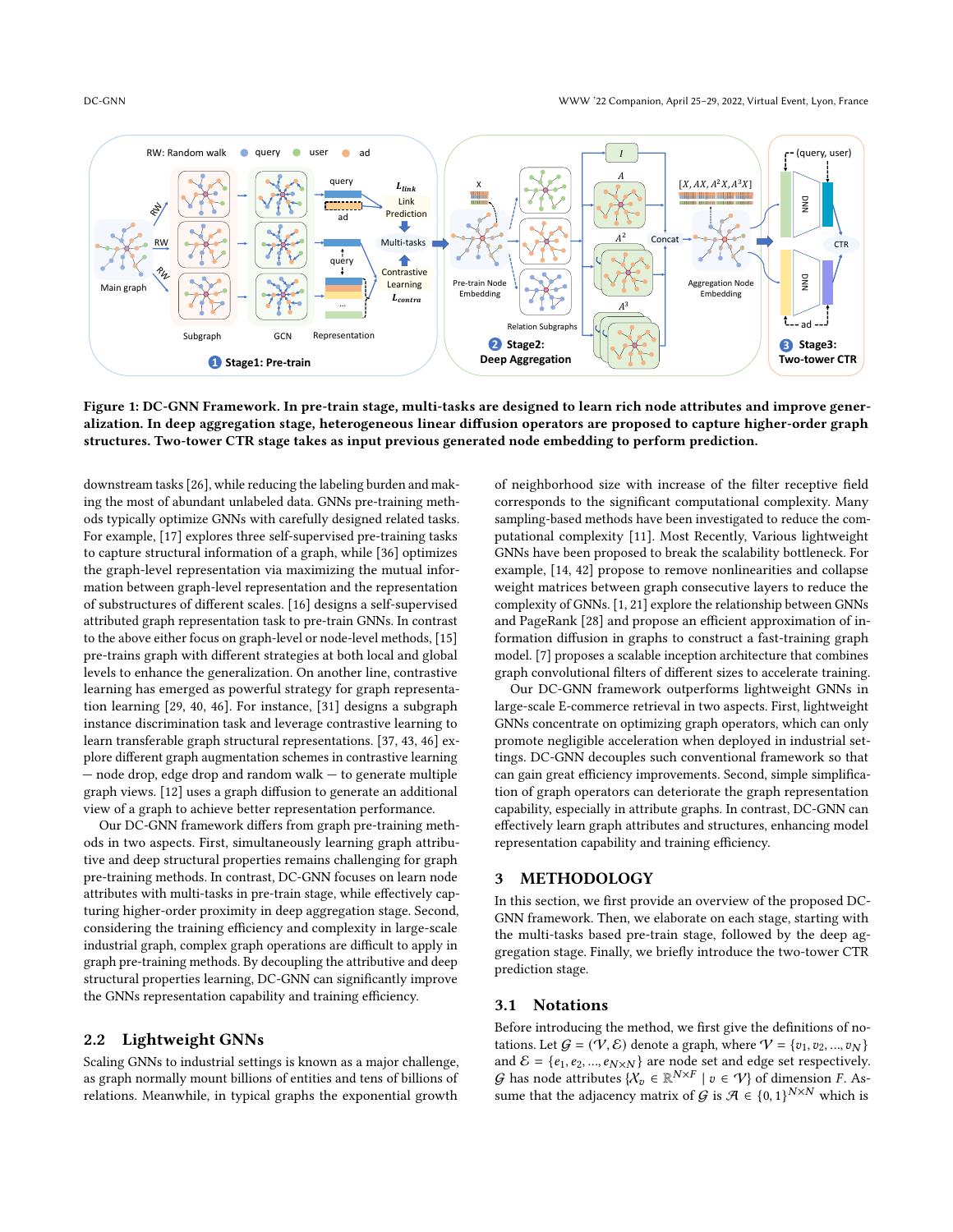WWW '22 Companion, April 25–29, 2022, Virtual Event, Lyon, France Feng and He, et al.

<span id="page-3-0"></span>

Figure 2: Hard Negative Mining. (a) Hardness adjustable khop negatives. (b) Structure negatives.

normally sparse and  $\mathcal{A}_{i,j} = 1$  if  $(v_i, v_j) \in \mathcal{E}$ . We denote the set of neighbors of a node v as  $N_v$ . The objective of pre-train stage is to learn a GNNs encoder, i.e.  $f^1: (\mathcal{X}_v, \mathcal{A}) \to \mathbb{R}^{\mathcal{N} \times \mathcal{F}'}$ , taking as input the node attributes and graph structures, that can generate node embedding  $h_v^1$  in low dimensionality F'. Note that  $h_v^1 = f^1(\mathcal{X}_v, \mathcal{A})$ can be further used in downstream tasks. Similarly, we define the node representation as  $h_{v}^{2}$  and the embedding dimensionality as  $F'$  in deep aggregation stage. Correspondingly, the objective of deep aggregation stage is  $f^2 : (h_v^1, \mathcal{A}) \to \mathbb{R}^{N \times F''}$ . Then, the CTR prediction stage takes  $h^2_v$  as input to acquire the prediction score for retrieval.

# 3.2 DC-GNN Framework

DC-GNN essentially decouples the traditional end-to-end GNNsbased two-tower CTR prediction framework for retrieval into three stages, aiming to simultaneously improving the GNNs representation capability and training efficiency. As shown in Fig. [1,](#page-2-1) in the pre-train stage, we design a supervised link prediction task and a self-supervised multi-view graph contrastive learning task to jointly learn node attributes and improve the robustness of GNNs. Next, in the deep aggregation stage, we propose heterogeneous linear diffusion operators to efficiently mine higher-order graph structural properties for further improving the representation capability. Finally, the enhanced node embedding provides dense feature input for the two-tower CTR prediction stage.

#### 3.3 Pre-train

To effectively learn rich node attributive information, we first design a supervised link prediction task in the pre-train stage. Furthermore, we supplement a self-supervised multi-view graph contrastive learning task to enhance the GNNs robustness and generalization. Stage 1 in Fig. [1](#page-2-1) represents the procedure of pre-train. The large-scale heterogeneous industrial graph basically includes query, user and ad nodes and each node carries rich attributes. The edges in graph represents click behaviours. Considering the efficiency, we perform random walks (RW) on the heterogeneous graph to generate three subgraphs for each target node. The first subgraph is used for link prediction task and the remaining subgraphs for multi-view graph contrastive learning task.

3.3.1 Link prediction. Link prediction [\[45\]](#page-8-42) is to predict whether two nodes in graph are likely to have an edge. As illustrated in Stage 1 in Fig. [1,](#page-2-1) the pre-train graph encoder aggregates information from neighbors to generate the target node embedding. We pre-train the graph encoder with the task that predicts whether there is an edge between query and ad nodes in the first subgraph. To optimize the model parameters, we frame the link prediction task as supervised learning and adopt the NCE loss [\[27\]](#page-8-25). The optimization objective can be defined as:

$$
\mathcal{L}_{link} = \sum_{(q,i_p)\in\mathcal{E}} (-\log \sigma(f_s(q,i_p)) - \sum_{k} \log(1 - \sigma(f_s(q,i_n^k))))
$$
, (1)

where  $f_s$  measures the similarity between two vectors, which is set as cosine similarity function.  $q$  and  $i_p$  denote a pair of positive samples, indicating that there is an edge between  $q$  and  $i_p$  in graph.  $i_n^k$  is the k-th negative sample. Note that we use the click relation as the edge in graph and thus this objective is aligned with the goal of CTR prediction stage to some extent, which means that we use the CTR to guide the node embedding update in pre-train.

Hard negatives mining  $(i_n^k)$  can promote the embedding learning by making the model better at differentiating between similar results [\[18\]](#page-8-43). In the link prediction task, to impose GNNs on node attributes learning, we explore two kind of hard negatives.

Hardness adjustable k-hop negatives. As shown in Fig. [2a,](#page-3-0) taking the target node as query as an example, we select the k-hop  $(k \geq 2)$  *ad* neighbors as negative samples. It is worthwhile noticing that we can adjust the hardness of ad negatives by changing the parameter k. The ad neighbors that are closer to the target node in graph are more difficult, while those farther are simpler. This kind of negatives ignore the graph structure and impose the GNNs on node attributive information learning.

Structure negatives. Another type of negatives is represented in Fig. [2b.](#page-3-0) We retain the neighborhood structure of the positive ad and replace the positive ad with a negative one coming from the global negative sampling strategy. Conceptually, such structure negatives generate a fake subgraph with the same topology as the original true one, and retain the randomness of the global negatives. Thus, in the case of similar graph structures of positives and negatives, the GNNs will pay more attention on the node attributes learning. In addition, since GNNs inherently relies heavily on the graph structure, such negatives can also help to alleviate the over-smoothing problems.

3.3.2 Multi-view graph contrastive learning. In the industrial settings, the node embedding update is usually carried out in the form of subgraphs due to the limitation on efficiency. We select random walk (RW) to generate subgraphs following [\[44\]](#page-8-44), as it can preserve much semantics in local structure which is consistent with the objective of our pre-train stage. The generation of subgraphs inherently introduces randomness and interference, which implies that for the same target node there is a high probability each generated subgraph is different. Hence, to enhance the robustness of GNNs and capture nodes generalization characteristics, we supplement a self-supervised multi-view graph contrastive learning task. As shown in Fig. [1](#page-2-1) Stage 1, the second and third subgraphs are two augmented views of the same target node, which are treated as positive pairs (i.e.,  $q_1$  and  $q_2$ ). The augmented views of any different target nodes are treated as negative pairs (i.e.,  $q_1$  and  $v_2$ ). The contrastive loss, InfoNCE [\[43\]](#page-8-38), is adopted to maximize the agreement of the positive pairs and minimize that of the negative pairs. The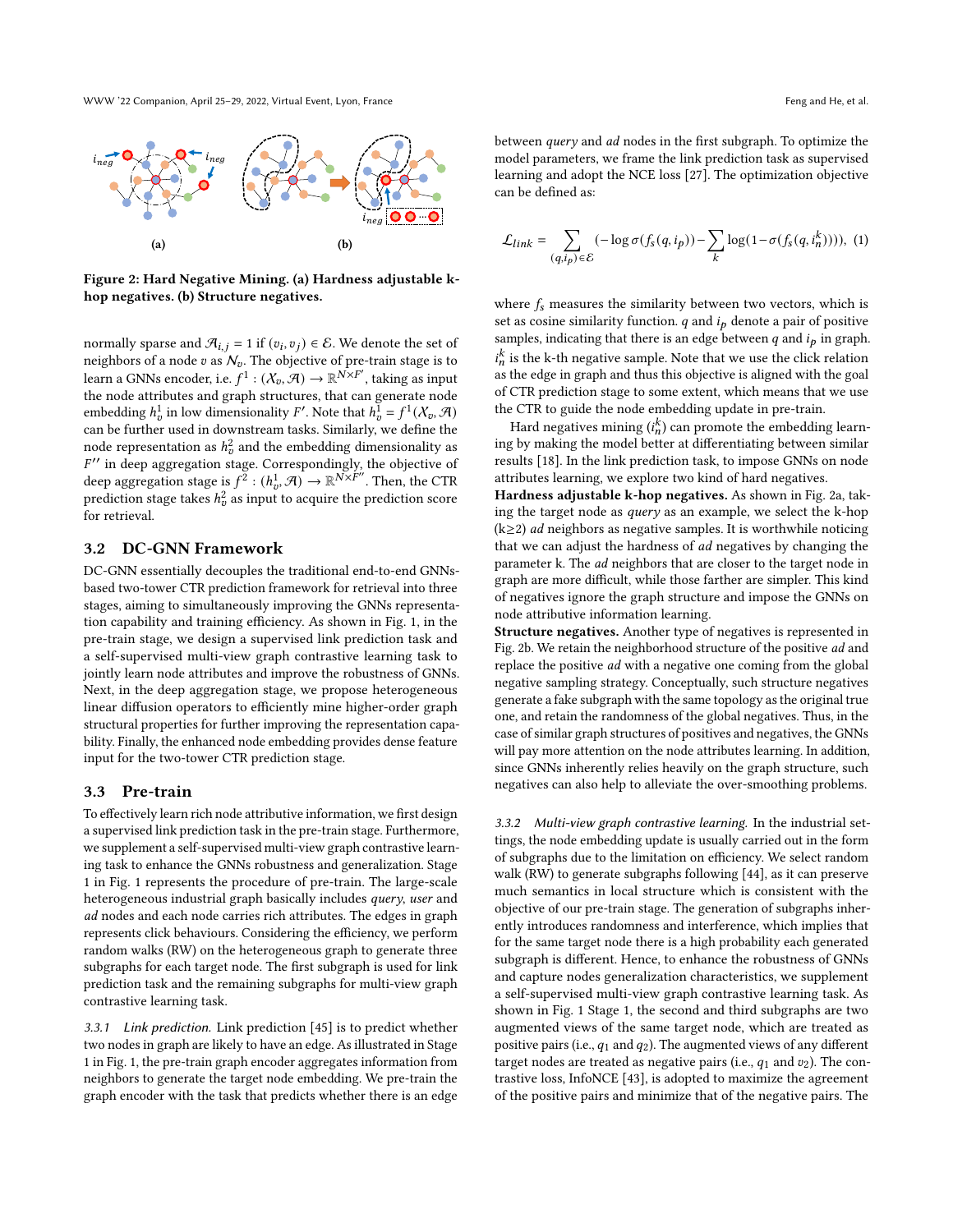optimization objective for target node query can be defined as:

$$
\mathcal{L}_{query} = \sum_{\substack{q_1 \in v_q, \\ v_q \in V}} -\log \frac{exp(wf_s(q_1, q_2))}{\sum_{v} exp(wf_s(q_1, v_2))},
$$
(2)

where  $v_q$  represents the set of query nodes in graph. w is the temperature parameter in softmax, and  $f_{sim}$  the similarity measurement function. Similarly, we can drive the optimization objective for target node user and ad:

$$
\mathcal{L}_{user} = \sum_{\substack{u_1 \in v_u, \\ v_u \in V}} -\log \frac{exp(wf_s(u_1, u_2))}{\sum_v exp(wf_s(u_1, v_2))},
$$
(3)

$$
\mathcal{L}_{ad} = \sum_{\substack{i_1 \in v_i, \\ v_j \in V}} -\log \frac{exp(wf_s(i_1, i_2))}{\sum_v exp(wf_s(i_1, v_2))},
$$
(4)

where  $v_u$  and  $v_i$  respectively denote the set of user and ad nodes in graph. Combining the above three losses, we drive the objective function of the multi-view graph contrastive learning task as:

$$
\mathcal{L}_{contra} = \mathcal{L}_{query} + \mathcal{L}_{user} + \mathcal{L}_{ad}.
$$
 (5)

Finally, we leverage a multi-task training strategy to jointly optimize the link prediction and multi-view graph contrastive learning tasks. The loss function of the pre-train stage can be defined as:

$$
\mathcal{L}_{total} = \mathcal{L}_{link} + \lambda_1 \mathcal{L}_{contra} + \lambda_2 ||\theta||_2^2, \tag{6}
$$

where  $\theta$  is the model parameters, and  $\lambda_1$ ,  $\lambda_2$  the hyper-parameters to balance the  $\mathcal{L}_{contra}$  and  $L_2$  regularization. After the first stage, each node embedding in graph has learned rich attributive information.

# 3.4 Deep Aggregation

Following the pre-train stage, deep aggregation aims to mine higherorder graph structures to further enhance the node embedding. It is well-recognized that the recursive message-passing procedure of GNNs incurs exponential computation complexity. Meanwhile, stacking multiple GNNs layers are prone to over-smoothing, as too many layers lead to indistinguishable node representations [\[24\]](#page-8-12).

To tackle the above two issues, we propose a set of heterogeneous linear diffusion graph operators which extend the scalable inception architecture [\[7\]](#page-8-41) to heterogeneous graphs. As illustrated in Fig. [1](#page-2-1) Stage 2, three relation subgraphs are first derived for each target node in the heterogeneous graph. Taking the target node as query as an example, its query subgraph, user subgraph, and ad subgraph can be respectively sampled and each subgraph only contains the nodes of one relation type.  $\{\mathcal{A}, \mathcal{A}^2, \mathcal{A}^3, ...\}$  respectively represent precomputed first-order, second-order, third-order and higher-order adjacency matrices of the relation subgraph, aiming at capturing and maintaining different k-order proximity in graphs. Note that distinguish the information of different k-order is necessary because it will force a more adequate learning of the graph structure, which is the explicit objective of our deep aggregation stage. Assume that the node representation learned from the first stage is  $\chi$ , i.e.,  $h_v^1 = X$ , the node embedding enhanced by the second stage can be depicted as follows:

$$
h_v^2 = f^2(\mathcal{X}, \mathcal{A}) = [\mathcal{X}, \mathcal{A}\mathcal{X}, \mathcal{A}^2\mathcal{X}, \mathcal{A}^3\mathcal{X}],
$$
 (7)

where  $h^2_v$  denotes the node representation in deep aggregation. The representations of different relation graphs will be concat together.

The heterogeneous linear diffusion operation essentially is a parallel forward propagation strategy, which can effectively reduces the exponentially increasing computational complexity in graphs to be linear with the graph layers. Hence, it can accelerate the calculation at the graph operation level. In addition, we preserve the node locality (i.e.,  $X$ ) in the final node representation to stay close to the target node to alleviate the over-smoothing problem, while leveraging the information from a larger neighborhood to enhance the node embedding. After this stage, each node in the graph, on the basis of the learned rich attributes, is enhanced by the distilled additional important information from deep graph structure. Next, the enhanced node embedding provides dense feature inputs for the two-tower CTR prediction stage.

# 3.5 CTR Prediction

Due to the tremendous amount of candidate products, the CTR model in retrieval stage is typically designed as a two-tower architecture. Therefore, in this stage, we establish a two-tower CTR prediction model where one tower is (query,user) and the other is ad. As illustrated in Fig. [1](#page-2-1) Stage 3, the node embedding generated by the first two stages provides dense feature input for the CTR model. The objective function in this stage can be defined as follows:

$$
\mathcal{L}_{CTR} = \sum (-\log \sigma(f_s((q, u), i_{clk})) - \sum_{k} \log(1 - \sigma(f_s((q, u), i_{pv}^k))))
$$
\n(8)

where  $f_s$  denote similarity measurement function. We use (query,user)ad clicked results as the positives (i.e.,  $(q, u)$  and  $i_{clk}$ ), and the results impressed but not clicked as negatives (i.e.,  $(q, u)$  and  $i_{pv}$ ).

# <span id="page-4-0"></span>4 EXPERIMENTS

In this section, we conduct experiments to verify the model performance and training efficiency of the proposed DC-GNN framework. First, we compare the DC-GNN with SOTA competitors in Section [4.2,](#page-5-0) including lightweight graph models and graph pretraining methods. Next, in Section [4.3](#page-6-0) we respectively evaluate the multi-tasks and the designed negatives in pre-train, and analyze the aggregation layers and neighbors in deep aggregation stage. In Section [4.4,](#page-7-1) we conduct the parameter studies of DC-GNN.

To sum up, the experiments are carried out to answer the following questions:

- RQ1: How dose the proposed DC-GNN perform compared with the SOTA approaches?
- RQ2: What are the contributions of each stage of DC-GNN?
- RQ3: What effect can be achieved by tuning the parameters?

## 4.1 Experimental Setup

4.1.1 Dataset. To evaluate the effectiveness and efficiency of DC-GNN, we conduct experiments on the industry-scale heterogeneous graph dataset collected from Taobao. The Taobao graph is constructed by collecting 7-days user click behavior logs on Taobao's sponsored search platform, which consists of three types of nodes, i.e. query  $(q)$ , user  $(u)$ , and  $ad$   $(i)$ , and three types of edges i.e. a user searches a query  $(u-q)$  and then clicks an ad  $(u-i, q-i)$ . The graph carries billions of nodes and tens of billions of edges, and the statistics are shown in Tab. [1.](#page-5-1) Following [\[13,](#page-8-45) [24\]](#page-8-12), we randomly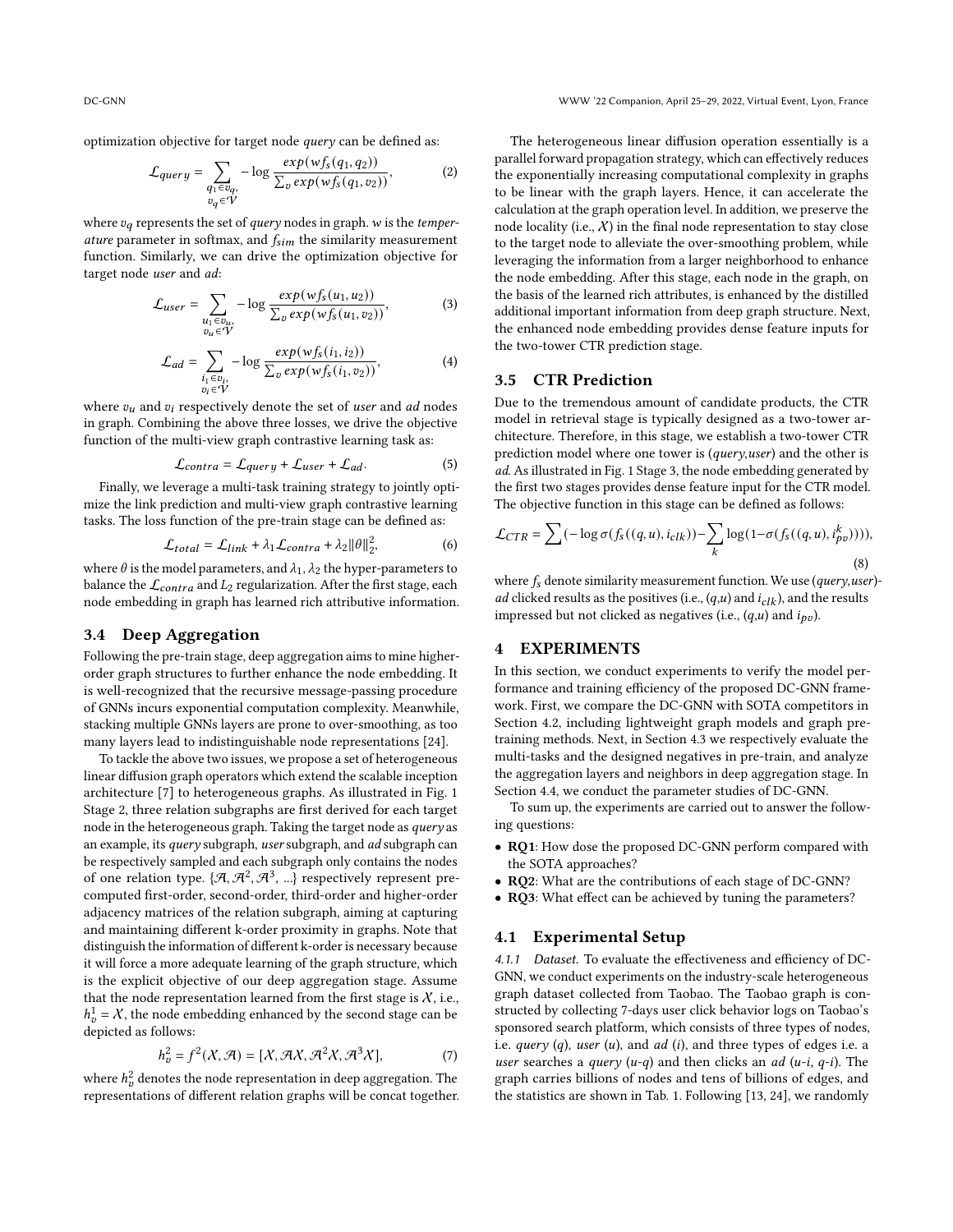<span id="page-5-1"></span>WWW '22 Companion, April 25–29, 2022, Virtual Event, Lyon, France Feng and He, et al.

Table 1: Statistics of the Taobao dataset.

| Categories | <b>Types</b>               | <b>Statistics</b>                               | Total          |  |
|------------|----------------------------|-------------------------------------------------|----------------|--|
| Nodes      | $q^*$<br>$\bar{u}^*$<br>i* | 305,728,622<br>348,409,723<br>567,396,166       | 916,111,617    |  |
| Edges      | $q-i$<br>u-i<br>u-q        | 2,343,149,048<br>5,917,118,417<br>1,985,915,278 | 10,246,182,743 |  |

∗ q, u, and i respectively denote query, user, and ad.

split the dataset into training and testing sets with the ratio of 9:1 for evaluation. As we can see, such large-scale industrial heterogeneous graph is suitable for analyzing the performance of our method and the competitors.

4.1.2 Evaluation Metrics. We adopt time consumption to evaluate training efficiency and two widely used evaluation metrics, AUC and Hit-rate@K, to evaluate the model performance. The less time consumption (↓) means a higher training efficiency and A higher AUC ( $\uparrow$ ) implies better prediction performance. As for the Hitrate@K, we retrieve the top-k preferred ads for each pair of <query, user> based on CTR scores from the whole corpus with billions of products, and evaluate the top-k retrieved list against positive ads in the test set. Then the  $Hit-rate@K$  can be define as the proportion of positive ads hit in the top-k retrieved list over the total number of positive ads in the test set, i.e.,  $Hit-rate@K = \frac{NumberOfHits@K}{|Positives|}$ . This metric directly measures the probability that the positive ads can be retrieved according to the applied CTR model. A higher Hitrate@K ( $\uparrow$ ) indicates a better retrieval quality. In our experiments, K is separately set to be 100, 200, 500, and 1000.

4.1.3 Parameter Settings. The graph generator is implemented in the Alibaba Open Data Processing Service (ODPS) distributed data analysis framework  $^1$  $^1$  and the model is implemented with Tensorflow  $2$ . The basic embedding dimension of all models is set as 64 and the batch size is fixed to 1024. The models are optimized with AdaGrad [\[3\]](#page-8-46) optimizer and the learning rate is 0.1 with the decay rate of 1. The  $L_2$  regularization coefficient  $\lambda_2$  is searched in the range of {1e-6, 1e-7, 1e-8}. In addition, we tune the GNNs layer size in the range of {1, 2, 3, 4, 5} to verify the model performance.

## <span id="page-5-0"></span>4.2 Comparison with SOTA Methods (RQ1)

In this section, we compare DC-GNN with the SOTA methods in terms of both model performance and training efficiency. Tab. [2](#page-5-4) shows the experimental results. The best results are highlighted in bold and the second best underlined.

4.2.1 Baseline methods. To verify the effectiveness of DC-GNN, we select representative baseline methods belonging to the following two categories: lightweight GNNs, including sampling-based GNNs (LasGNN, GraphSAGE [\[11\]](#page-8-11)) and efficient propagation GNNs

<span id="page-5-4"></span>Table 2: The overall performance of DC-GNN and the SOTA competitors.

| Models          | <b>AUC</b> | Hit-rate<br>@100 | Hit-rate<br>@200 | Hit-rate<br>@500 | Hit-rate<br>@1000 |
|-----------------|------------|------------------|------------------|------------------|-------------------|
| LasGNN          | 0.6119     | 0.4898           | 0.5608           | 0.6465           | 0.7030            |
| GraphSAGE       | 0.6021     | 0.4978           | 0.5699           | 0.6573           | 0.7149            |
| SGC             | 0.5923     | 0.4674           | 0.5432           | 0.6354           | 0.6960            |
| LightGCN        | 0.5920     | 0.4671           | 0.5454           | 0.6415           | 0.7051            |
| node2vec- $P_f$ | 0.5532     | 0.2368           | 0.2843           | 0.3587           | 0.4250            |
| $node2vec-P_t$  | 0.6135     | 0.4531           | 0.5262           | 0.6170           | 0.6783            |
| $GCC-P_f$       | 0.5146     | 0.0492           | 0.0866           | 0.1678           | 0.2571            |
| $GCC-P_t$       | 0.5979     | 0.3643           | 0.4443           | 0.5499           | 0.6248            |
| $GCA-Pf$        | 0.5217     | 0.0877           | 0.1305           | 0.2085           | 0.2836            |
| $GCA-P_t$       | 0.5800     | 0.3910           | 0.4529           | 0.5654           | 0.6462            |
| $DC-GNN-P_f$    | 0.5736     | 0.3092           | 0.3797           | 0.4781           | 0.5530            |
| $DC-GNN-P_t$    | 0.6297     | 0.4767           | 0.5523           | 0.6460           | 0.7080            |
| DC-GNN          | 0.6543     | 0.4910           | 0.5677           | 0.6650           | 0.7322            |

(SGC [\[42\]](#page-8-22), LightGCN [\[14\]](#page-8-21)), and graph pre-training models, including skip-gram methods (node2vec [\[8\]](#page-8-27)) and pre-training GNNs methods (GCC [\[31\]](#page-8-36), GCA [\[46\]](#page-8-35)). The brief introduction of these baseline models are as follows:

- LasGNN: LasGNN is a sampling-based graph model adapted to the Taobao advertisement retrieval scenario. This method proposes a layer-wise sampling method to reduce the computational complexity, demonstrating good performance.
- GraphSAGE [\[11\]](#page-8-11): GraphSAGE proposes a sampling strategy to avoid the unpredictable memory and expected runtime, which contributes to a fixed per-batch space and time complexity.
- SGC [\[42\]](#page-8-22): SGC simplifies GNNs by successively removing nonlinearities and collapsing weight matrices between consecutive graph layers, effectively reducing the excess complexity.
- LightGCN [\[14\]](#page-8-21): LightGCN simplifies the design of GNNs by only including the most essential component — neighborhood aggregation — to make it more scalable on large-scale graphs.
- node2vec [\[8\]](#page-8-27): node2vec defines a flexible notion of neighborhood and proposes an improved random walk algorithm to capture the diversity of connectivity patterns in graphs.
- GCC [\[31\]](#page-8-36): GCC presents a self-supervised contrastive learning based graph pre-training framework to capture topological properties across graphs, achieving good generalization.
- GCA [\[46\]](#page-8-35): GCA proposes a general contrastive framework for graph representation learning with data augmentation on both topology and attribute levels to encourage model to learn important features.

4.2.2 Overall performance. Tab. [2](#page-5-4) shows the performance comparison between DC-GNN and the competitors in terms of AUC and  $Hit-rate@K$ . For fairness, all methods are optimized by the same learning strategy. The best results are highlighted in bold and the second best underlined. Through the experimental results, we can obtain the following observations.

First, DC-GNN consistently yields the best performance in AUC among all SOTA methods. As illustrated in Tab. [2,](#page-5-4) compared with

<span id="page-5-2"></span><sup>1</sup>https://www.alibabacloud.com/product/maxcompute.

<span id="page-5-3"></span><sup>2</sup>https://www.tensorflow.org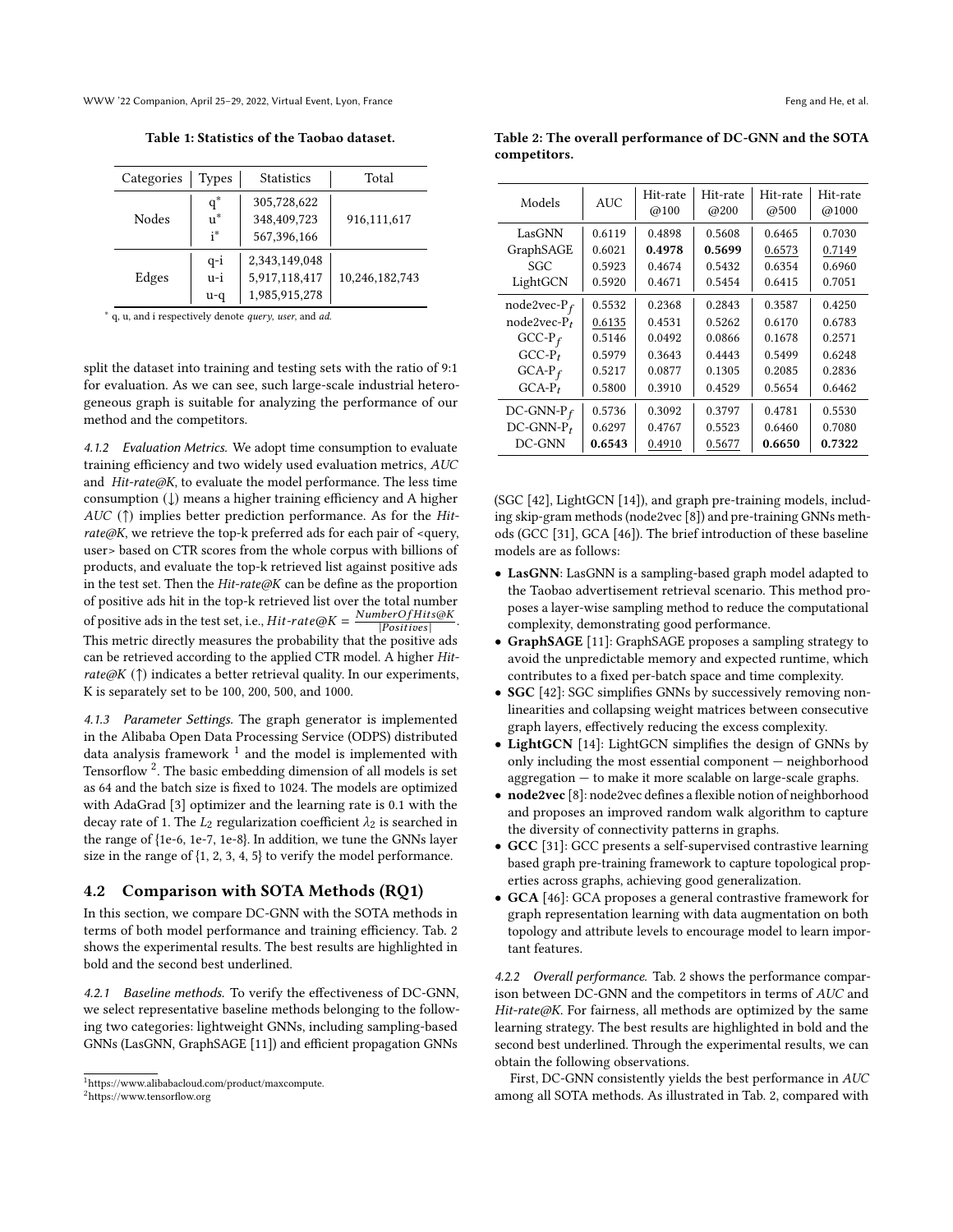<span id="page-6-1"></span>



Figure 3: The comparison of training efficiency between DC-GNN and the competitors.

the sampling-based lightweight GNNs, DC-GNN outperforms the best baseline LasGNN by 4.24%. This is mainly because that DC-GNN can capture important higher-order proximity in graphs which is inaccessible in sampling-based lightweight GNNs. As for the efficient propagation GNNs, DC-GNN achieves 6.20% improvements on the best baseline SGC. Such significant improvements validate that DC-GNN can learn effective features in large-scale attributes graph while efficient propagation GNNs degrade the performance due to the weakened representation ability.

Besides, DC-GNN demonstrates strong performance across graph pre-training methods. As illustrated in Tab. [2,](#page-5-4)  $P_f$  and  $P_t$  respectively represent that the embedding are fixed and fine-tunable. DC-GNN achieves 4.08% improvements over the best graph pre-training baseline node2vec- $P_t$ , owing to the fact that deep aggregation stage in DC-GNN can effectively mine important higher-order graph structures to enhance the model performance. We also design two variants of DC-GNN, namely DC-GNN- $P_f$  and DC-GNN- $P_t$ , which directly feed the embedding generated by pre-train stage to the two-tower CTR prediction stage, to verify the performance of our pre-train stage. We observe that DC-GNN- $P_f$  and DC-GNN- $P_t$ respectively achieve 2.04% and 1.62% improvements over the corresponding best fixed and fine-tunable baselines. This indicates that our pre-train stage can better optimize the node embedding under the guidance of the CTR goal. Meanwhile, DC-GNN- $P_{(.)}$  achieves smaller gaps between the fixed and fine-tunable embedding (5.61%) than other graph pre-training methods (node2vec (6.03%), GCC (8.33%) and GCA (5.83%)), implying that our pre-train stage can achieve better generalization and robustness. On the other hand, we evaluate the model performance in  $Hit-rate@K$  where  $K$  is separately set to be 100, 200, 500, and 1000. As shown in Tab. [2,](#page-5-4) DC-GNN clearly achieve competitive results compared with all baselines, and the advantages gradually enlarge as the  $K$  increases, especially in Hit-rate@1000 (about 3% gains over the second best). The results indicate that our method can not only consistently maintain the recall accuracy over top candidates, but significantly improve the prediction results over mid- and long-tail candidates.

Regarding the training efficiency, we compare DC-GNN with the lightweight GNNs based methods. The training efficiency of LasGNN is set to be the baseline and the speedup ratios of other methods are shown in Fig. [3.](#page-6-1) It can be seen that, as the number of graph convolutional layers growing continuously, the training

<span id="page-6-2"></span>Table 3: Effect of multi-tasks in pre-train stage.

| Metrics       | AUC.   |           |           |  |
|---------------|--------|-----------|-----------|--|
| Tasks         | $LP^*$ | $CL^{**}$ | $LP + CL$ |  |
| DC-GNN- $P_f$ | 0.5563 | 0.5475    | 0.5736    |  |
| $DC-GNN-P_t$  | 0.5897 | 0.6004    | 0.6297    |  |
| DC-GNN        | 0.6346 | 0.6329    | 0.6543    |  |

<sup>∗</sup> LP denotes the supervised link prediction task.

∗∗ CL denotes the self-supervised multi-view graph contrastive learning task.

complexity of sampling-based lightweight graph models expands dramatically. The efficient propagation based lightweight GNNs, i.e. SGC and LightGCN, achieve higher training efficiency compared to the sampling-based models. This indicates that discarding linear transformation and non-linear activation module promote the faster training, but at the cost of impairing the GNNs representative ability. In contrast, DC-GNN decouples the graph operation and the CTR prediction, allowing the training time independent of the graph structure. Hence, the training efficiency of DC-GNN will not increase significantly as the number of graph layers grows. Note that when the number of graph layers reaches 4, the maximum speedup of DC-GNN exceeds 100. Conceptually, the speedup ratio of DC-GNN will be further enlarged with the increasing of graph layers. As a result, DC-GNN essentially provides a new CTR-based retrieval framework whose training efficiency does not rely on the graph structure and can capture graph's higher-order proximity to enhance the model performance.

## <span id="page-6-0"></span>4.3 Study on DC-GNN (RQ2)

In this section, we evaluate the effect of each proposed stage of DC-GNN, mainly focusing on the pre-train and deep aggregation stages. We first examine the effectiveness of the multi-tasks and negatives in pre-train. Then, we explore the effect of aggregation layers and neighbors in the deep aggregation stage.

4.3.1 Pre-train. To validate the effect of multi-tasks in pre-train stage, we compare the performance between DC-GNN with and without the specific link prediction task and multi-view graph contrastive learning task. As illustrated in Tab. [3,](#page-6-2) LP indicates that the model is individually optimized by the link prediction task, and CL the contrastive learning task. The best results are in bold. It can be seen that for DC-GNN and its variants the joint optimization of LP and CL achieves consistently the best performance. In addition, DC-GNN obtains the best results both in individual task and multi-tasks compared to DC-GNN- $P_{(.)}$ . This indicates that deep aggregation in DC-GNN plays a vital role in enhancing the model representation capability. The experimental results also demonstrate that the proposed link prediction and contrastive learning task are both indispensable for the pre-train stage.

We also examine the proposed k-hop and structure negatives in pre-train stage. These two negatives are designed to learn rich node attributes. In order to explore the effectiveness of the two kind of negatives, we compare the performance of model training with khop negatives, structure negatives and global negatives separately. The experimental results are shown in Fig. [4.](#page-7-2) It can be seen that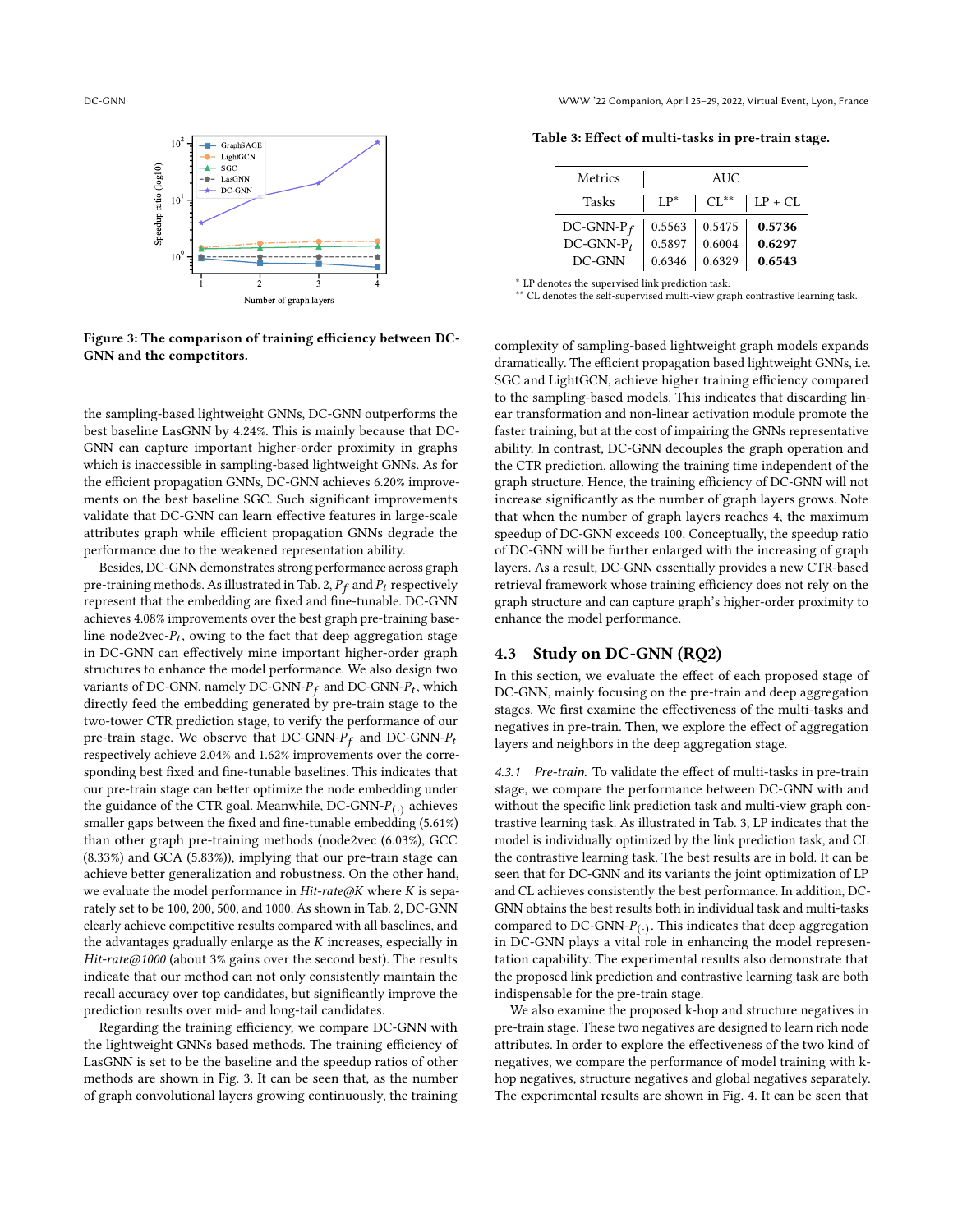<span id="page-7-2"></span>WWW '22 Companion, April 25–29, 2022, Virtual Event, Lyon, France Feng and He, et al.



Figure 4: Effect of different negatives in pre-train stage.

the model performance optimized individually by k-hop negatives or structure negatives outperforms that by globally sampled negative samples. Jointly learning with k-hop and structure negatives consistently achieves the best results. The results demonstrate that hard negatives can promote the embedding learning by making the model better at differentiating between similar results.

4.3.2 Deep aggregation. To investigate the effectiveness of aggregation layers and aggregation neighbors in deep aggregation, we conduct experiments with the layers increasing from 1 to 5 and neighbors increasing from 2 to 10. Through the experimental results in Fig. [5a,](#page-7-3) we can see that the model performance increase continuously with the growing of aggregation layers when stacking less than 4 layers. This indicates that the deep structure can mine higher-order neighborhood properties, providing the model with more information to enhance the node embedding. The peak performance of DC-GNN is obtained when stacking 4 layers. After 4 graph aggregation layers, the performance improvement of DC-GNN is smaller. Possible reasons are that increasing more layers is prone to over-smoothing problems that the node representations are indistinguishable. In addition, it can be seen that the proposed heterogeneous linear diffusion operators reduce the computational complexity to be linear with the increase of graph layers. This is because the different k-order proximity is captured and preserved in parallel for each node, making the computational complexity be independent of the graph structure. Taking into account the model performance and efficiency, we adopt 4 aggregation layers in deep aggregation stage of the DC-GNN framework in this work.

According to the effect of the number of aggregation neighbors, we can observe from Fig. [5b](#page-7-3) that the AUC gradually increase with the increasing of aggregation neighbors. When the number of neighbors reaches 5, the graph model achieves its peak performance. After aggregating more than 5 neighbors, the performance improvement of DC-GNN is relatively smaller. Possible reasons are that aggregating more neighbors to the target node significantly increases the model parameters, consequently complicating the network training. Considering the training efficiency, network complexity and model performance, we choose to aggregate 5 neighbors for each target node in the deep aggregation stage.

# <span id="page-7-1"></span>4.4 Ablation Study (RQ3)

In this section, we conduct parameter studies on the number of khop negative samples and structure negative samples. As illustrated

<span id="page-7-3"></span>

Figure 5: Effect of (a) aggregation layers and (b) aggregation neighbors in deep aggregation stage.

<span id="page-7-4"></span>

Figure 6: The parameter study of the number of (a) k-hop negatives and (b) structure negatives in pre-train stage.

in Fig. [6,](#page-7-4) the experimental results show that the model performance improves continuously with the increasing of the number of khop negatives or structure negatives. This motivate us believe that the our hard negatives mining strategies effectively promote the embedding learning. Besides, the k-hop negatives optimization yields better performance than the structure negatives, owing to the fact that the design of k-hop negatives is aligned with the CTR prediction optimization goal to some extent. Considering the training efficiency and model performance, we respectively choose 8 k-hop negatives and 8 structure negatives in the pre-train stage.

# <span id="page-7-0"></span>5 CONCLUSION

In this work, we propose DC-GNN which decouples the conventional GNNs-based CTR prediction paradigm for large-scale retrieval into three stages — pre-train, deep aggregation, and twotower CTR prediction — to deal with the trade-off between model performance and training efficiency. The pre-train stage aims to learn rich node attributive information with carefully designed multi-tasks. Then, deep aggregation captures higher-order proximity in graphs to enhance the node embedding. Each stage in DC-GNN can work compatibly with the existing SOTA methods to further boost the model performance. Based on our analysis, the improvement in training efficiency is mainly attributed to the decomposition of graph operations and two-tower CTR prediction. Both multi-tasks based pre-train and deep aggregation stages contribute to the significant improvement of model performance. DC-GNN essentially provides a feasible alternative or complementary framework for large-scale E-commerce retrieval.